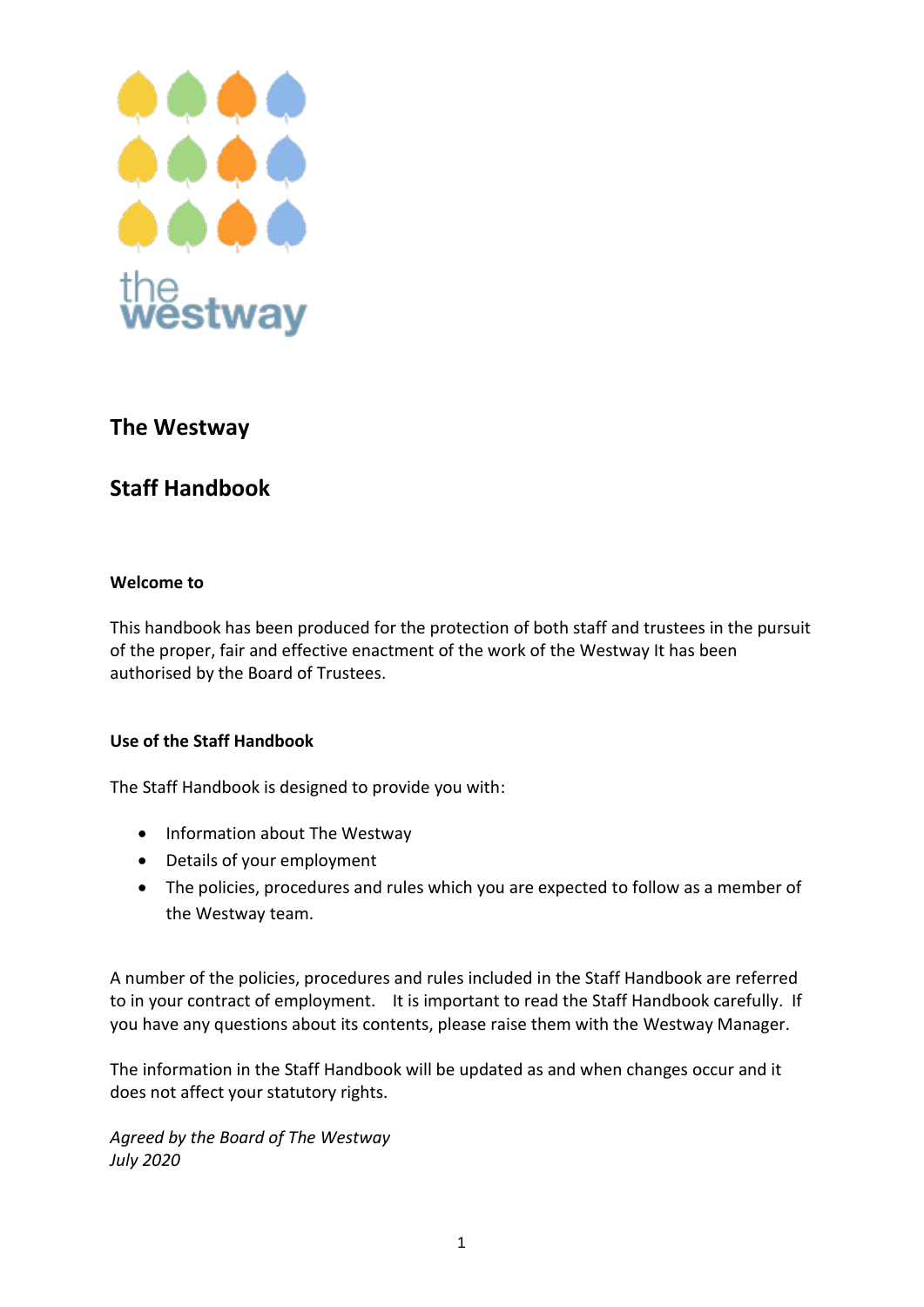Signed: Jeremy Webster

Jeremy Webster Chair, Board of Trustees

## **Contents**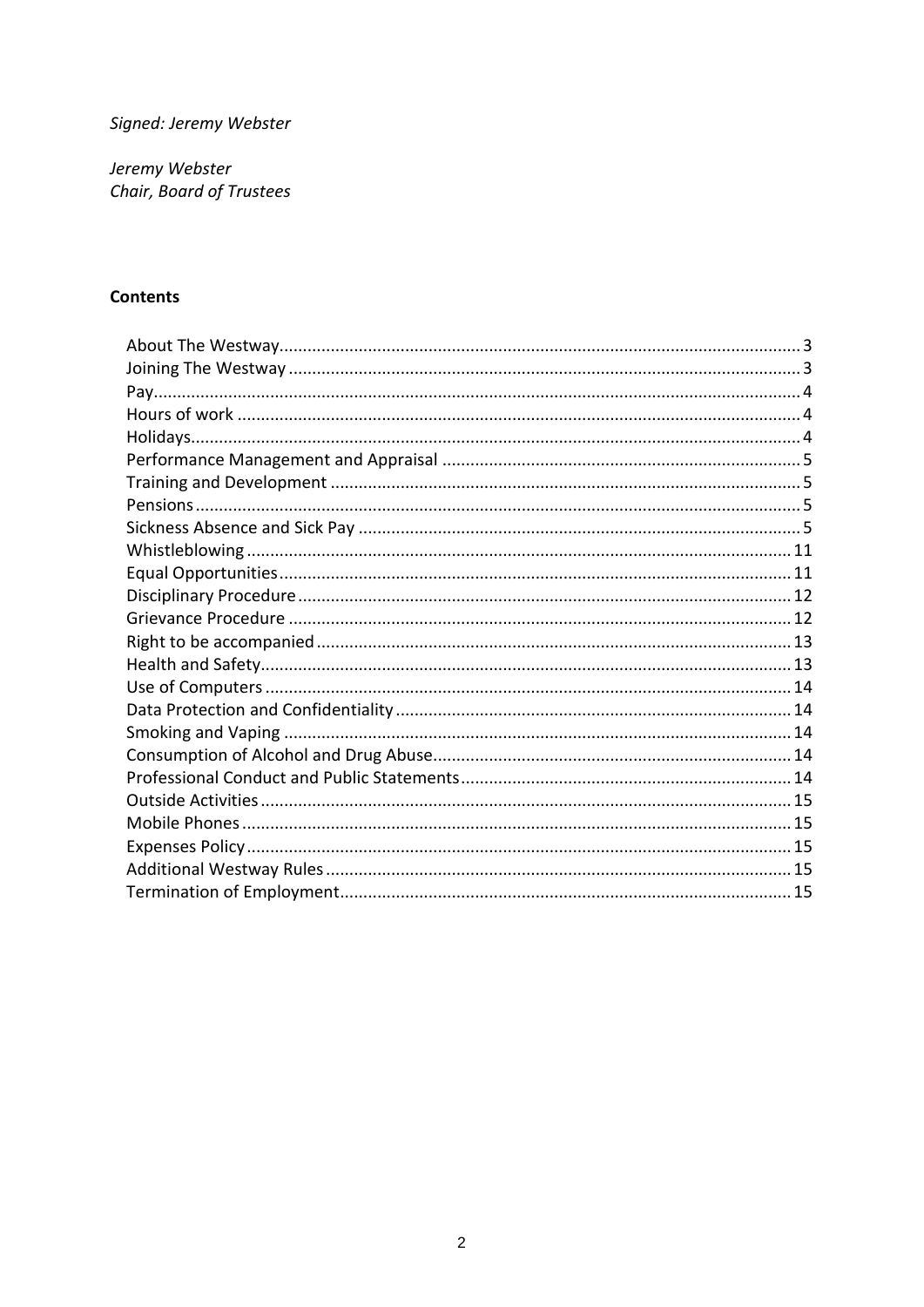#### <span id="page-2-0"></span>**About The Westway**

The Westway is a registered charity (Number : ) supporting the local voluntary, community and faith sector across the district of Tandridge in Surrey. The Westway is managed by a Board of Trustees, and services are delivered by a small staff team, led by the Manager.

#### **The Westway Charity's objectives**

*To benefit the residents of Caterham and the Neighbourhood by working with the local authority, voluntary and other organisations to provide facilities for recreation and leisure time occupation.*

*To relieve the needs of individuals resident in Caterham and the Neighbourhood in need by reason of age, ill health, disability, financial hardship or other disadvantage through the provision of services and facilities calculated to relieve their needs.*

#### <span id="page-2-1"></span>**Joining The Westway**

#### **Induction**

- We want to help you settle into your role quickly. In your first few days you will meet your colleagues and you will receive information on The Westway, its policies and procedures and your terms and conditions of employment.
- If you have any questions about The Westway or what is required of you in your role, please ask your Manager.

## **Probationary period**

- On joining The Westway you will serve a probationary period typically this is of three months. During this time you will be provided with suitable training and development in the core tasks of your role. You will meet with your Manager at regular intervals to discuss your progress and your suitability for your role.
- If you do not reach the standards required by The Westway your employment may be terminated at any time during the probationary period with one week's notice (after the first month). The Westway reserves the right to extend the probationary period where required.

#### **Changes to personal details**

• To help The Westway to contact you, especially in cases of emergency, it is essential that all information on your personnel records is complete, correct and up to date. Please inform the Manager of any changes in your personal circumstances such as your contact and emergency contact details by completing a Change to Personal Details Form.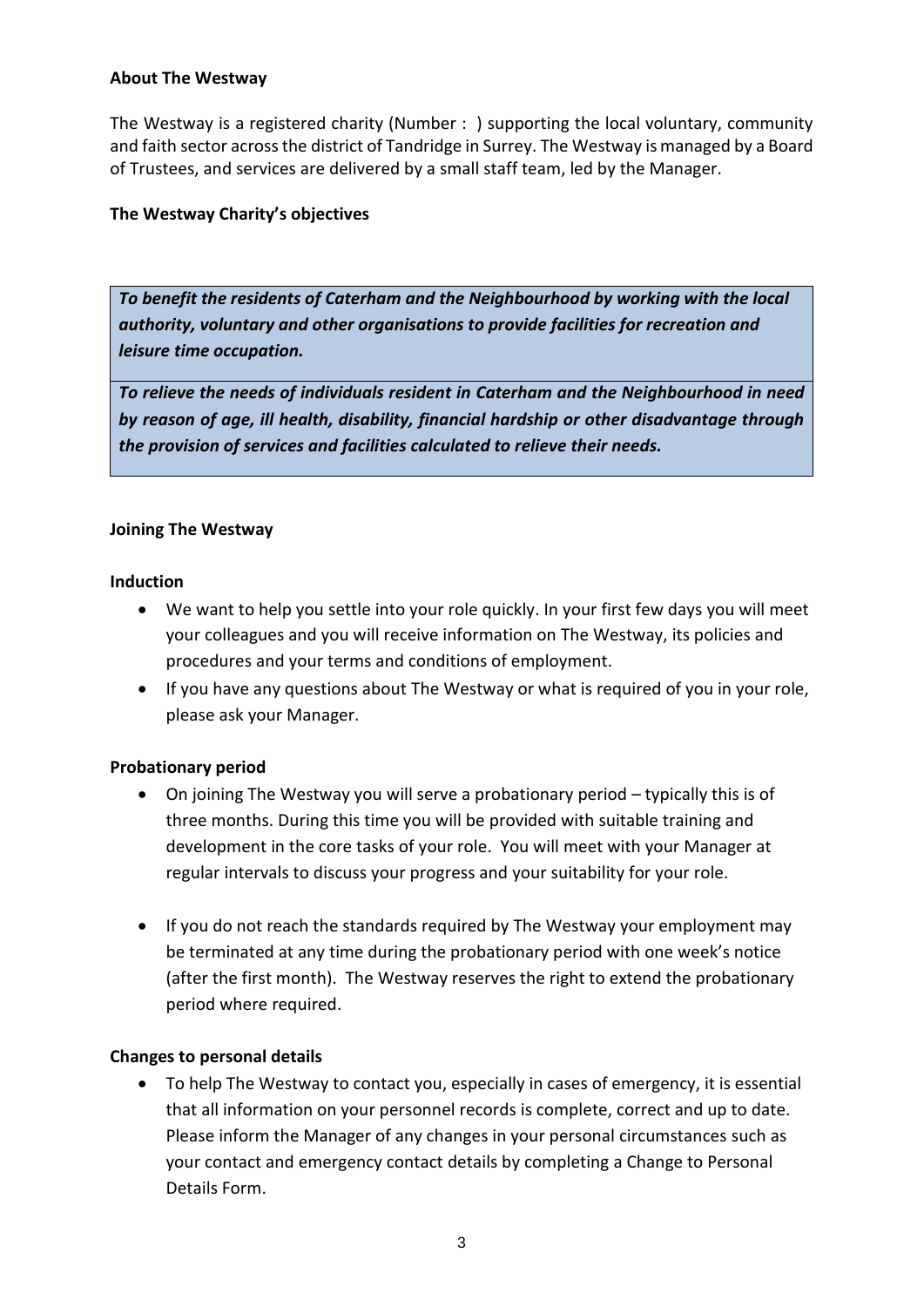• Your personal information is confidential and will not be released to outside sources without your prior authorisation.

## <span id="page-3-0"></span>**Pay**

## **Payment of salaries**

• Salaries are paid monthly in arrears by internet bank transfer, on the last working day of the month. An individual payslip showing gross pay, fixed and variable deductions and net pay will be given to you each month. Your starting salary is that stated in your contract of employment. Salaries are reviewed once per annum.

## **Deductions from salaries**

• The Westway will make any deductions from your pay as required by law or as authorised by you in writing. In addition, The Westway reserves the right to make salary adjustments to your pay where an overpayment has been made or in cases of malicious damage which have resulted in dismissal.

## <span id="page-3-1"></span>**Hours of work**

• Your normal hours are those set out in your contract of employment. Hours may be changed by agreement.

## **Extra hours**

- Employees may also be expected to work such other hours as may from time to time be requested or required by management. Extra hours worked may be taken off as time owed in lieu of payment with the prior approval of the Manager. The Westway will not normally pay overtime.
- You may be asked to keep a time record or timesheet when it is necessary for staff costs to be allocated to a specifically funded project.

## **Place of Work**

• Your normal place of work will be notified to you in your Contract of Employment. At the discretion of the Manager, depending on circumstances, employees may be allowed to work from home for specific periods of time.

## <span id="page-3-2"></span>**Holidays**

- The holiday year runs from 1 January to 31 December, and the entitlement for a fulltime employee on 35 hours per week is 20 days (140 hours) or calculated on a prorata basis.
- Annual leave entitlement will increase in by one day (7 hours) after two years' service for each additional year of service, up to a maximum of 25 days (175 hours).
- All holiday requests are subject to approval by the Manager. You should aim to give a minimum of four weeks' notice for requests for complete weeks of holiday. Except in exceptional circumstances, you must give a minimum of three working days' notice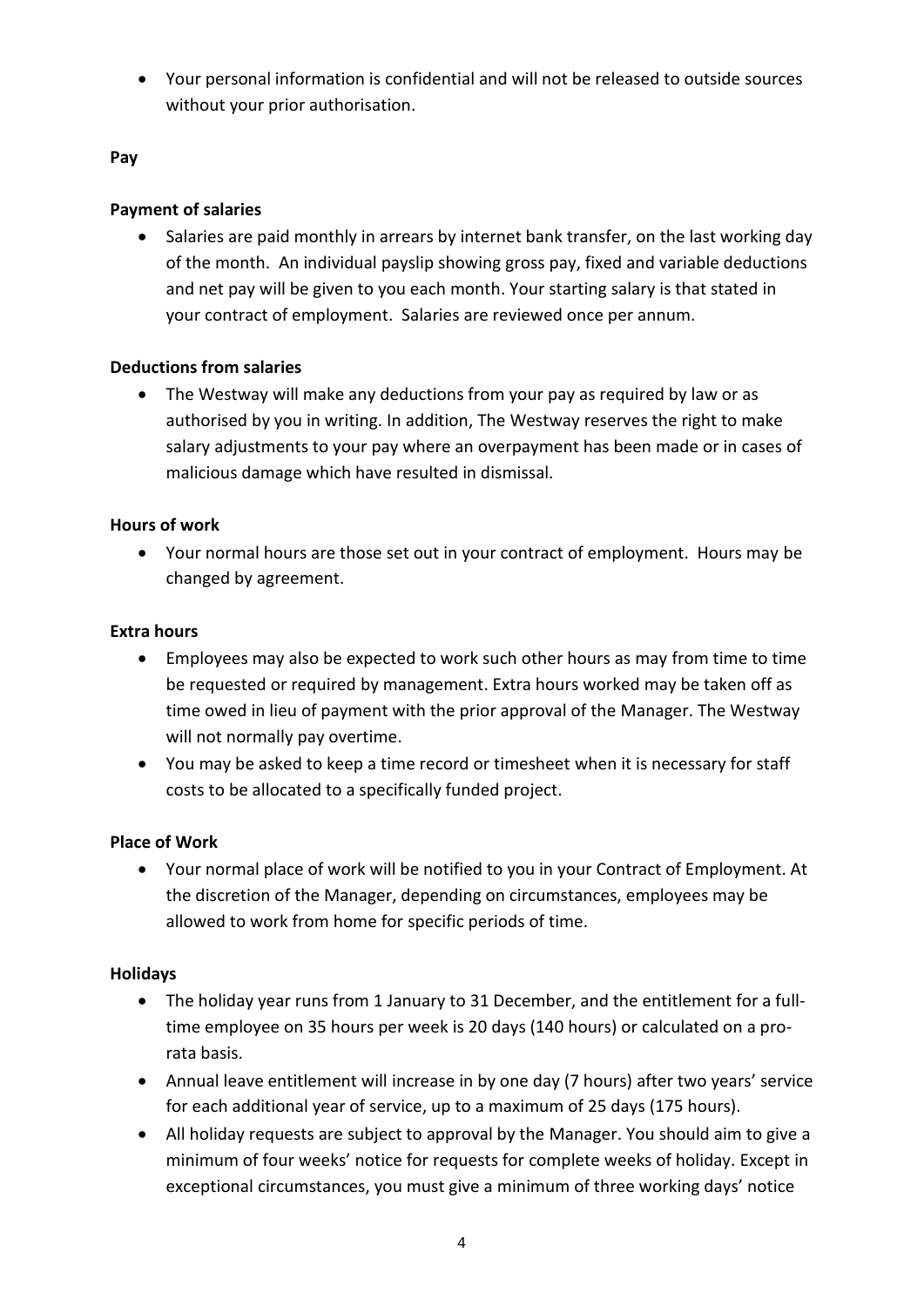when requesting an occasional day of holiday. Employees will be allowed to take a maximum of ten working days of holiday at one time.

- Holidays must be taken by 31 December each year. By agreement with the Manager a maximum of the equivalent of five days of leave may be carried over into the following holiday year. This 'carry-over' must be taken by  $31^{st}$  March in that following year.
- In the year of joining, or leaving, your entitlement will be adjusted on a pro rata basis based on the date of you joining or leaving.
- In addition to the above you are entitled to the UK's statutory days of holiday (currently eight) plus the period from 23 December until 1 January inclusive, during which time The Westway is closed. This will not affect your holiday entitlement.

## **Religious holidays**

• The Westway will not ask about your religion and will not discriminate against anyone wishing to celebrate their faith's festivals. You are required to use part of your normal holiday entitlement to cover time off for these. This time off request will be approved by The Manager subject to operational requirements.

## <span id="page-4-0"></span>**Performance Management and Appraisal**

- The Westway's policy is that you should have regular feedback and meetings with your line manager about your performance and development, including an annual performance and development appraisal. Your manager will give you advance notice of your annual appraisal and appropriate preparation information. A record of the supervision or appraisal will be kept on your individual personnel file.
- If you resign, these records will be kept for one year, after which only summary information will be retained so that The Westway can provide references for potential employers if so requested by you.

## <span id="page-4-1"></span>**Training and Development**

- The Westway places the highest value on training and development for its staff. We are committed to invest in the training of our staff so we can achieve our business objectives.
- We will agree initial training needs with you when you first start your probationary period, and agree longer term development plans with you on a regular basis to enable you to perform your job as effectively as possible.

## <span id="page-4-2"></span>**Pensions**

• The Westway conforms to the Pensions Act 2008 and the requirement for auto enrolment of eligible employees, or requests from other staff, into the workplace pension schemes. Pension enrolment will take place after three months service.

# <span id="page-4-3"></span>**Sickness Absence and Sick Pay**

# **Eligibility**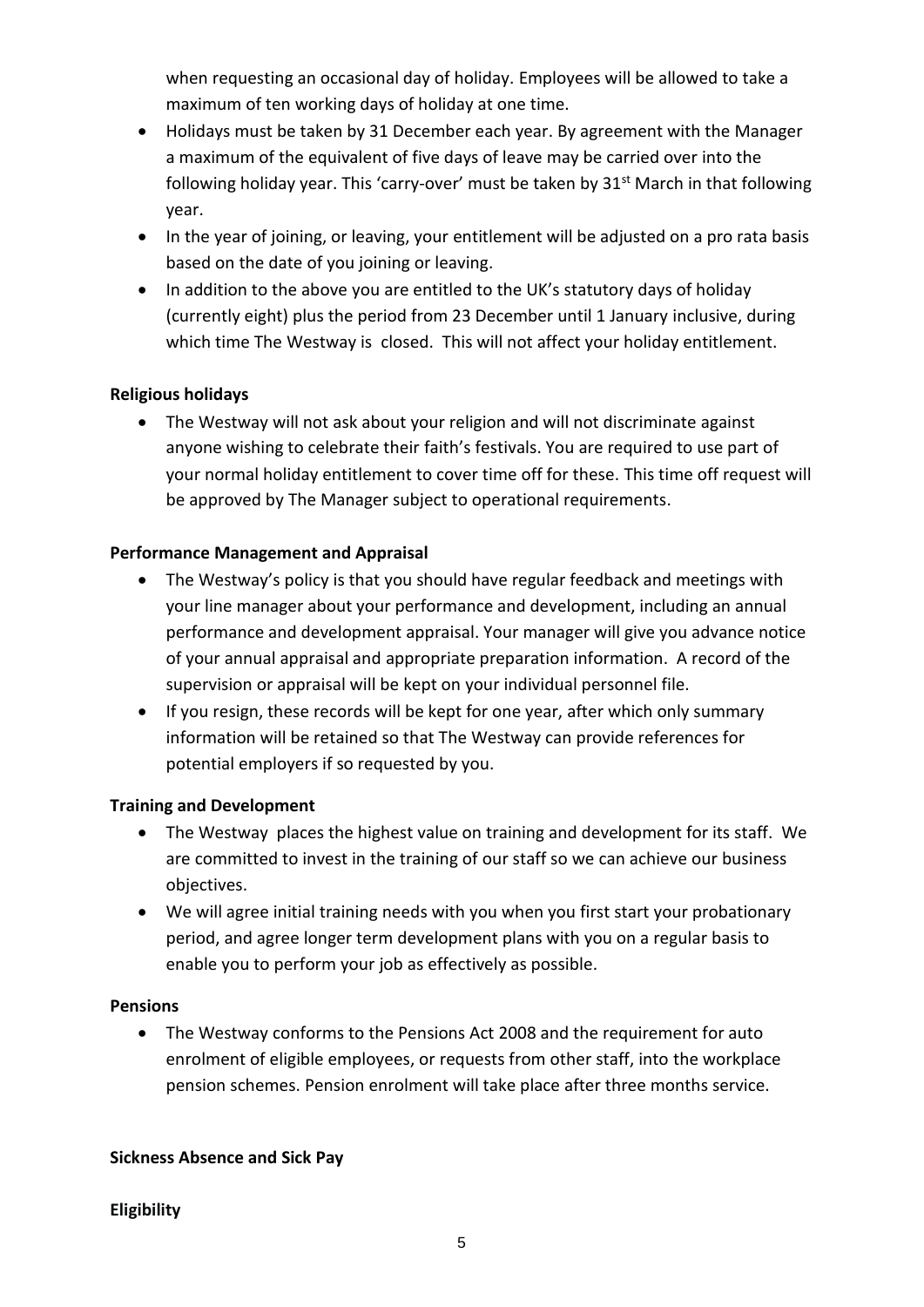- The Westway will normally pay Sick Pay at your normal rate of pay for absences of up to 4 days. This payment is entirely at the discretion of the business and subject to you following the reporting processes as outlined above.
- For longer periods of absence due to illness you may be entitled to Statutory Sick Pay (see following paragraphs).

## **Absence reporting**

- You, or someone acting on your behalf, must report your absence from work owing to illness to the Manager by telephone on the first day of sickness and in advance of the time you are due to be at work. If the Manager is unavailable, you should leave a message with the office administrator who will record the call in the absence book. This record will be used to inform payroll of your absence. Text Messages are not an acceptable form of communication in this instance.
- When reporting your absence, you should give a clear indication of the nature of your illness and the likely date of your return to work. If your absence extends for more than 7 days you are required to contact the business once a week to update us with your continued incapacity.
- It would be really helpful to your colleagues if you would also provide details on any outstanding or urgent work that requires immediate attention.

# **Taking Sick Leave: Certification**

- If you are sick for 4 days or more in a row, up to and including 7 days, you must complete an Employee's Statement of Sickness upon your return to work which should cover all calendar days, including work days, weekends, public holidays and any days not normally worked (this is known as self- certification)
- From the eighth day onwards a Doctor's Statement of Fitness for Work (or fit note) is required. The fit note will say you are either "not fit for work" or "may be fit for work" and this can be obtained from your GP or hospital.
- If your absence is not continuously covered by a self-certificate, Doctor's statement or in-patient certificate, it may be treated as unauthorised absence and make you liable to action under the Disciplinary Policy.

# **Statutory Sick Pay**

- To qualify for Statutory Sick Pay (SSP) you must:
	- be classed as an employee and have done some work for your employer
	- have been ill for at least 4 working days in a row (including non-working days)
	- Qualifying days for SSP payment are the days you would normally have worked
	- Earn a minimum amount per week (at least £120, before tax, per week at 5<sup>th</sup> April 2020 - subject to review in April each year).
	- tell The Westway you are sick on the first day of illness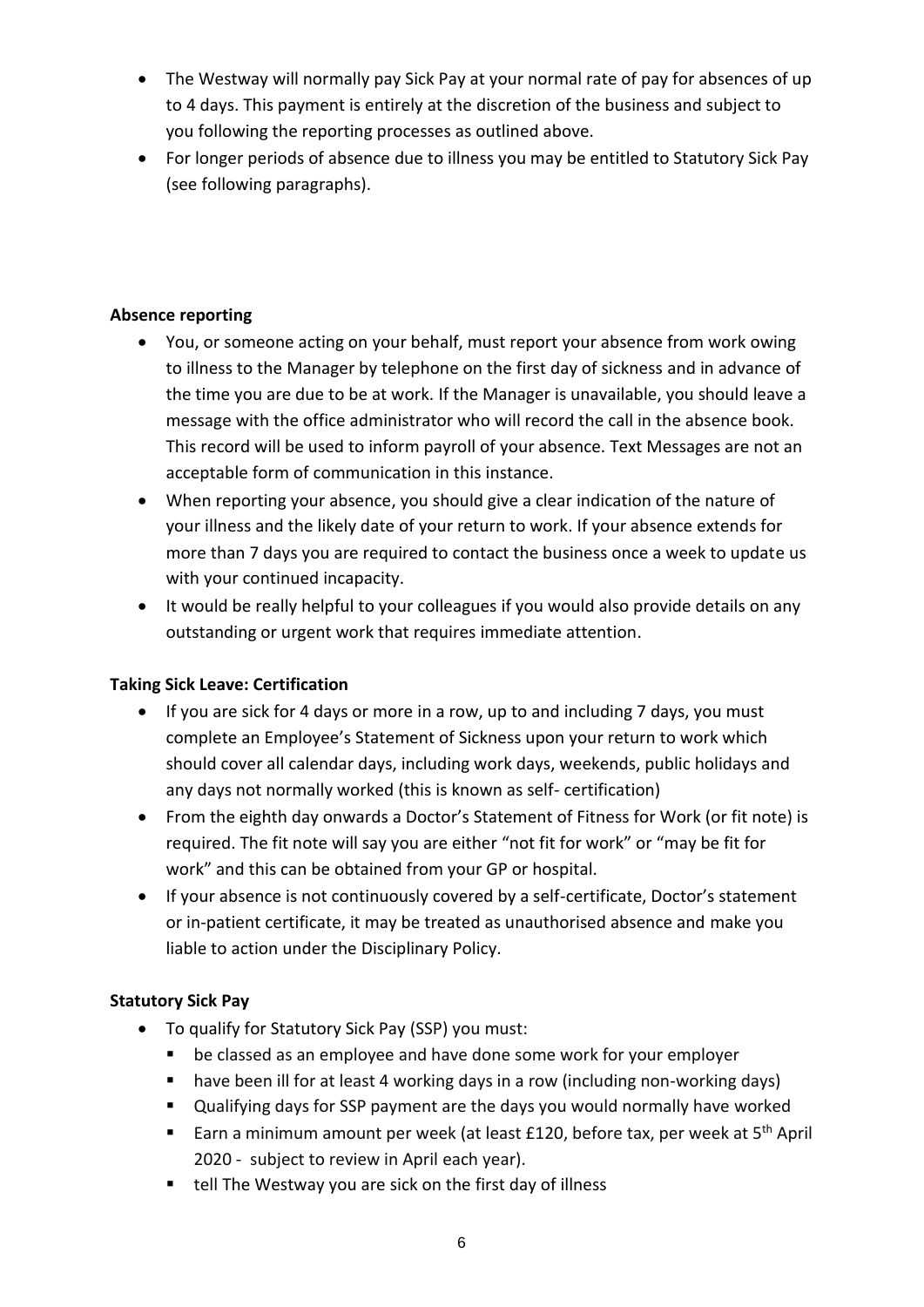- The main features of the scheme are:
	- the first three days of incapacity are unpaid (called 'waiting days').
	- SSP is paid for up to 28 weeks.
	- once SSP is exhausted you may be entitled to other benefits through the Department for Work and Pensions.
	- $\blacksquare$  if two periods of sickness are separated by less than eight weeks (56 days) then they are linked and the employee need not serve the waiting days again.
- Information on statutory sick pay can be obtained from HM Revenue & Customs

#### **Return to Work**

- On return to work you should complete a Self-Certification Form and give it to the Manager. A 'fit for work' certificate is required should you wish to return to work before your medical certificate runs out.
- On return to work the Manager will have a return-to-work discussion with you in order to establish:
	- the reason for and cause of your absence.
	- vour fitness to return to work.
	- whether you need any support or special considerations to return to work.

## **Long Term Sick Leave**

• Employees who are on long term sick leave may be asked to give permission for the Charity to contact their GP/Consultant or to meet with an occupational Health Advisor to seek advice on the best way for the employee to return to their role. The Company may, depending on the circumstances choose to invoke the capability procedure.

#### **Sent Home**

• If while you are at work you decide that you are unwell and need to go home, for health and safety purposes you must inform the Manager before you leave your place of work. If you have worked less than 50% of your working hours for that day before going home, the remaining hours may be classed as absence and form part of your absence record.

## **Sickness Absence whilst on Annual Leave**

• If you fall sick during a period of annual leave you may be able to reclaim your holiday entitlement. You must notify the Manager, or in his/her absence the office administrator, by telephone on the first day of illness and then follow all the stages of the sickness reporting procedure. You must obtain a Doctor's report about your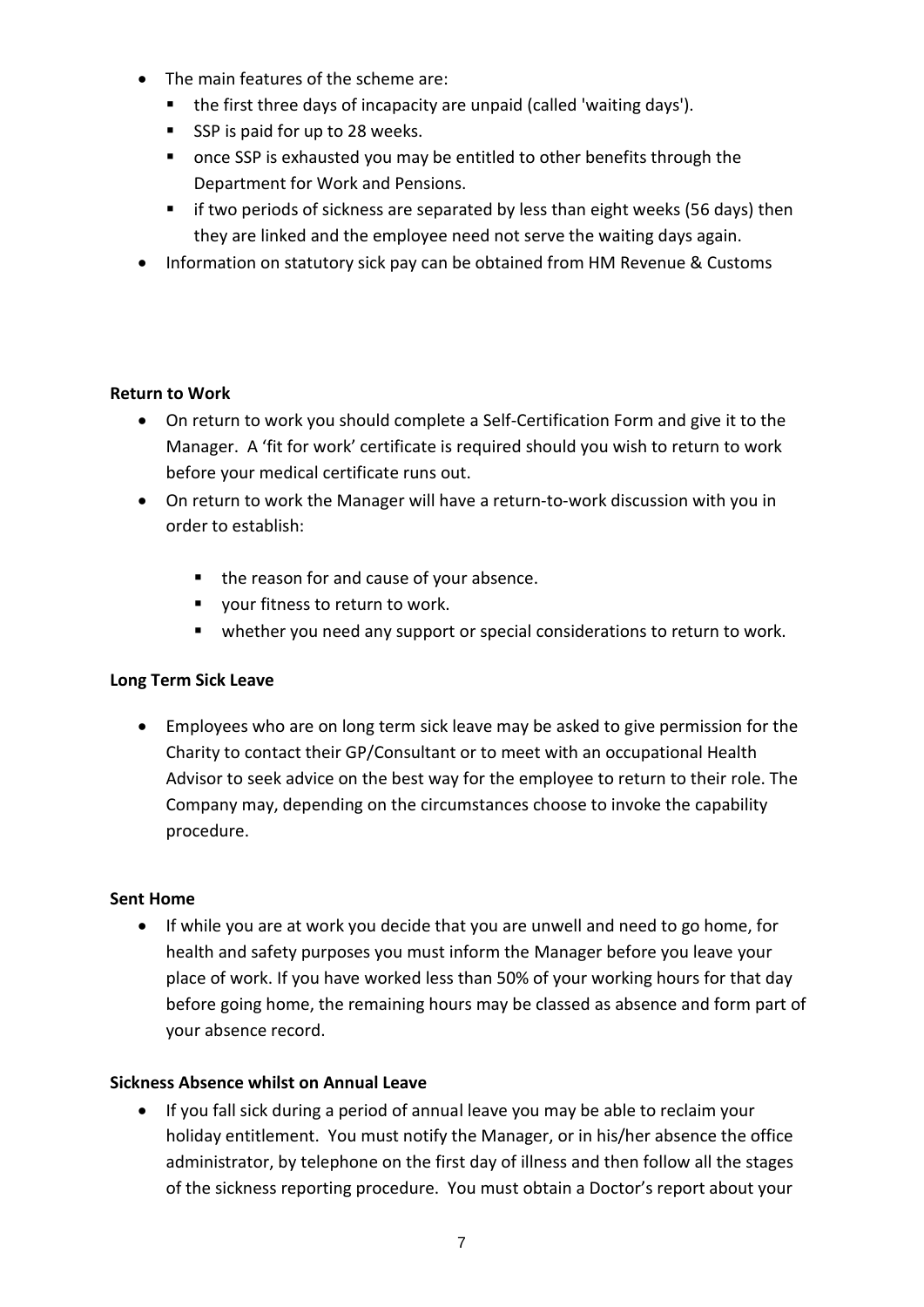medical condition, even if this is less than seven days, if you wish to reclaim your annual leave.

## **Medical, Dental or Optician Appointments**

- When possible, medical appointments should be made outside of working hours. When this cannot be arranged they should disrupt your working schedule as little as possible, e.g. you make them early or late in the day. You may be asked to provide satisfactory evidence of appointments such as an appointment card or hospital letter.
- Where attendance for a medical or hospital appointment necessitates a complete day's absence from work, this will be treated as sick leave and the procedure for selfcertification should be followed.

## **Absence during pregnancy**

• Pregnancy related absence will be dealt with separately from sickness absence in accordance with the Statutory Maternity Pay and Statutory Maternity Leave regulations. [www.gov.uk](http://www.gov.uk/)

## **Antenatal care**

- All pregnant employees are entitled to time off with pay to keep appointments for antenatal care. Antenatal care may include relaxation classes and parent-craft classes made on the advice of a registered medical practitioner, midwife or health visitor.
- Except for the first appointment, you must show the Manager, if requested, a certificate from a registered medical practitioner, midwife or health visitor, confirming the pregnancy together with an appointment card or some other document showing that an appointment has been made.

## **Maternity, Paternity and Adoption**

• All qualifying employees are entitled to statutory maternity, statutory paternity and shared parental leave, and statutory adoption leave and pay. A qualifying employee must request and take leave according to the statutory procedure. Full details are contained in the relevant policies. The following is a summary of the key points, although these may change with future legislation:

## **Maternity Leave**

- All pregnant employees are entitled to 52 weeks of maternity leave.
- The earliest that you can take maternity leave is 11 weeks before the expected week of childbirth, unless the baby is born early.
- Your employment contract continues as normal during maternity leave, with the exception of pay.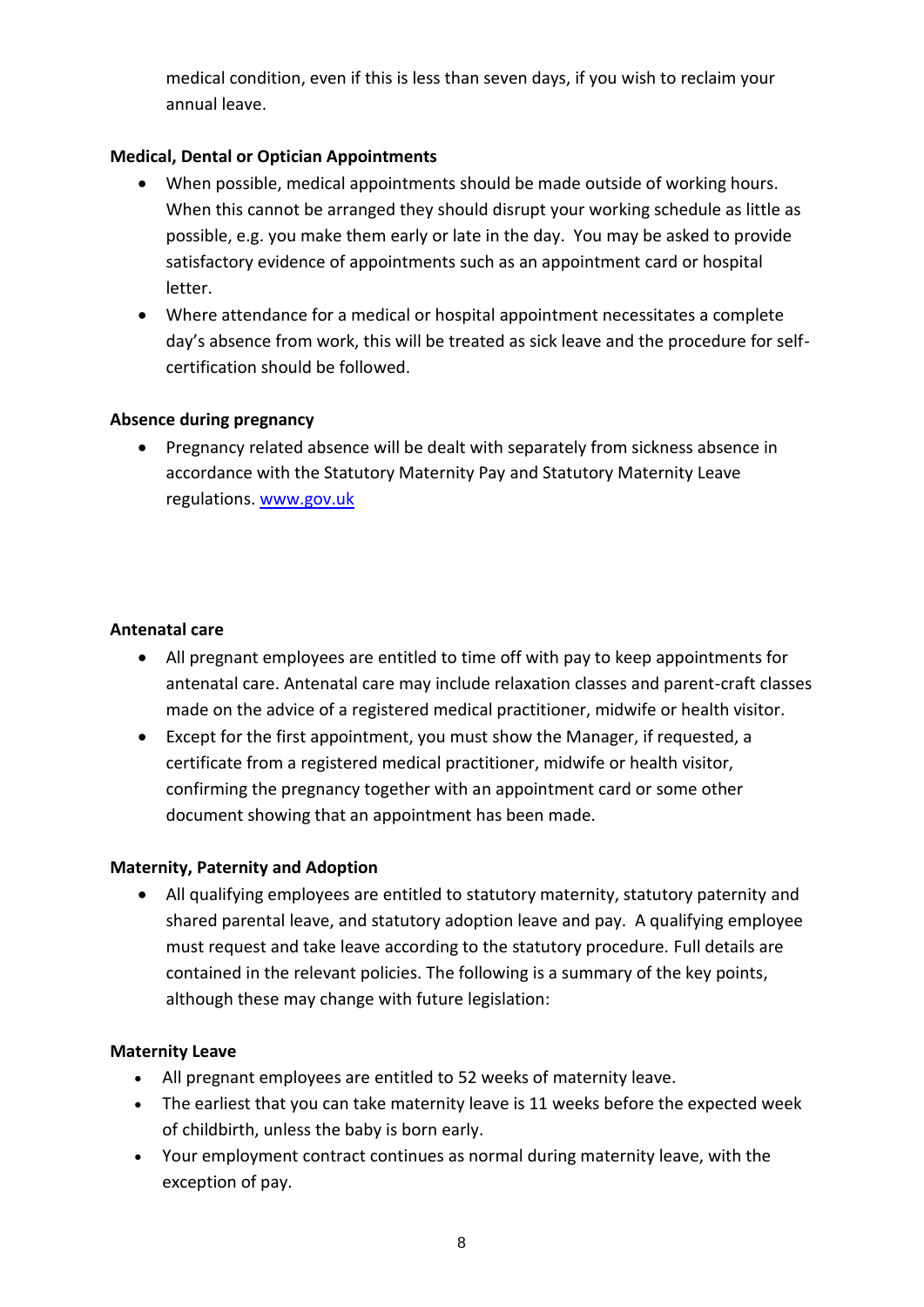- You may qualify for up to 39 weeks' statutory maternity pay (SMP) or maternity allowance. Currently this is 90% of your Average Weekly Earnings (AWE) for the first 6 weeks, and then £151.20 ( this figure is correct at 05.04.20 but subject to review each year) or 90% of your AWE, whichever is lower. Tax and National Insurance will be deducted from these payments.
- Women may be eligible to convert some of their maternity leave into shared parental leave that can be taken either by the woman or her partner.

## **Paternity Leave**

- Eligible employees are entitled to one or two consecutive weeks of ordinary paternity leave on the birth or adoption of a child.
- Ordinary paternity leave normally has to be completed within 56 days of the birth or adoption.
- If eligible, you may be entitled to up to two weeks' statutory paternity pay.
- You are entitled to take unpaid time off during working hours on up to two occasions to accompany your pregnant partner/ child's mother to ante-natal appointments.
- Eligible employees expecting babies or adopting a child may be able to take up to three periods of shared parental leave if the child's mother/adopter curtails maternity or adoption leave or returns to work early.

## **Shared Parental Leave**

- Shared Parental Leave (SPL) starts if the mother returns to work or gives notice of her intention to do so. The partner can then start SPL as soon as the baby is born.
- Shared parental leave has to be taken within a year of the child's birth or adoption.
- Employees will lose the right to ordinary paternity leave if they take a period of shared parental leave in relation to the child first.
- Employees who request or take paternity leave or time off to accompany a woman to an antenatal appointment are protected against any detriment or unfair dismissal.

## **Unpaid Parental leave**

- If you have completed one year's service, then you are entitled to 18 weeks' unpaid parental leave for each child born or adopted. The leave can start once the child is born or placed for adoption with you, or as soon as you have completed a year's service, whichever is later.
- You can only take a maximum of 4 weeks each year for each child, unless agreed with the Manager.
- You can take this leave at any time up to the child's 18th birthday (or until five years after placement in the case of adoption).
- You must take Unpaid Parental Leave in blocks of whole weeks, unless you are taking it to care for a disabled child, when it can be taken in days if your Manager agrees.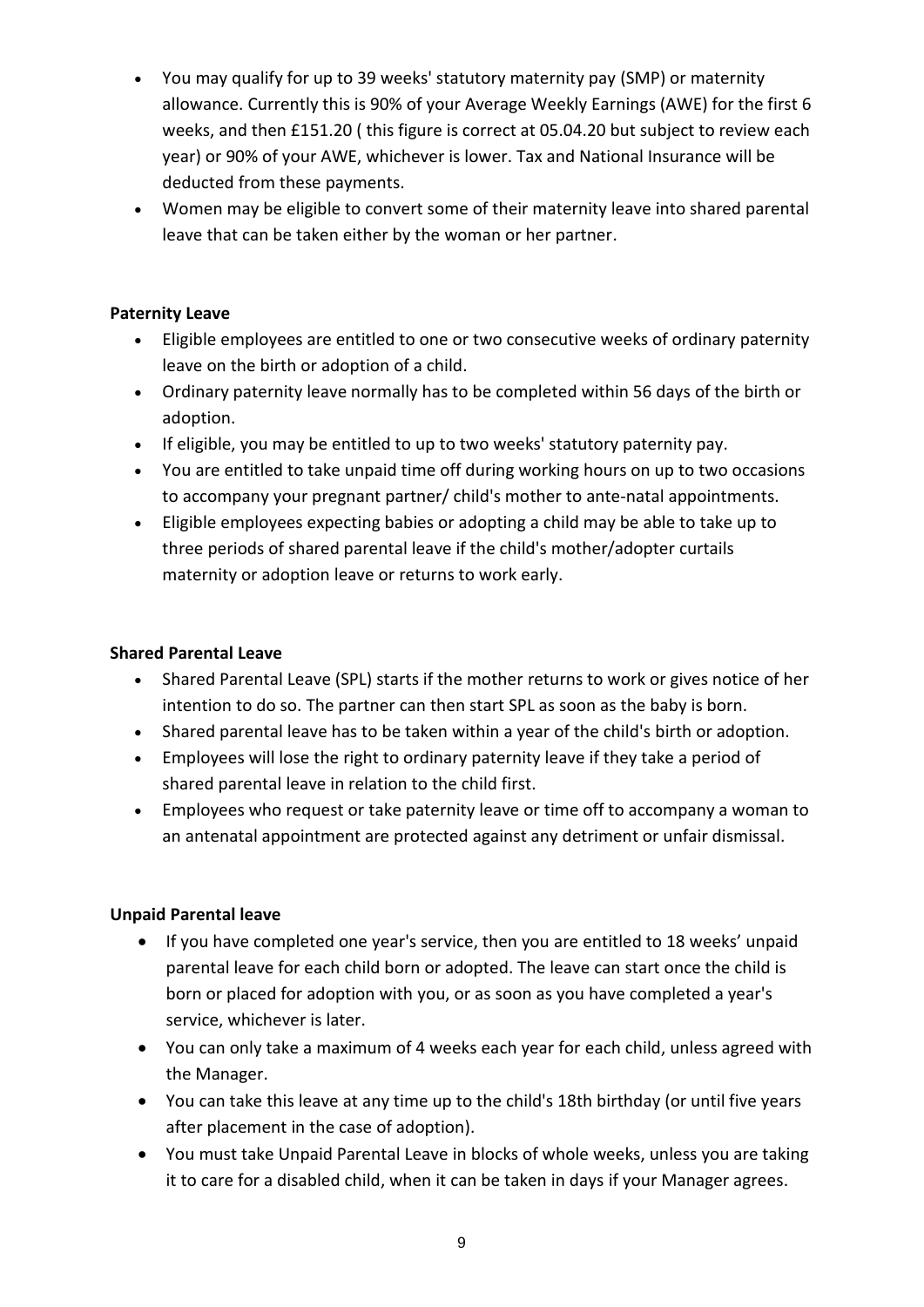• Part of a week counts as a full week in calculating unpaid parental leave taken for that year. For example, if a full time employee who normally works five days a week decides to take three days unpaid parental leave and then returns to work, one full week is deducted from the 18 week entitlement.

## **Flexible working**

- You have the legal right to request flexible working.
- This is known as 'making a statutory application (https:www.gov.uk/flexibleworking/applying-for-flexible-working)'.
- Employees must have worked for the same employer for at least 26 weeks to be eligible.
- The request can cover hours of work, job-sharing, times of work and place of work (e.g. working from home) and may include requests for different patterns of work such as compressed hours, annualised hours or flexitime.
- Full details can be found in the Flexible Working Policy.

# **Time Off for Public Duties**

- If you hold certain public positions (e.g. magistrate, local councillor, school governor, member of a Health Authority etc.), you may be allowed reasonable time off to perform the duties associated with that position.
- The amount of time off allowed will be at the discretion of the Manager and will take account of time off you have already received and the effect of the absence on the satisfactory running of The Westway. It is not mandatory that you will be paid for this time off by The Westway.

## **Jury Service**

- If you are selected for Jury Service, you must give the Manager a copy of the confirming letter. The Westway must then let you have reasonable time off unless there are serious impacts on business.
- You will not be paid by The Westway during your Jury Service, but The Westway will provide you with a Certificate of Loss of Earnings for you to submit to the Court as a Claim for Loss of Earnings upon completion of your Jury Service.

## **Special and Compassionate Leave Arrangements**: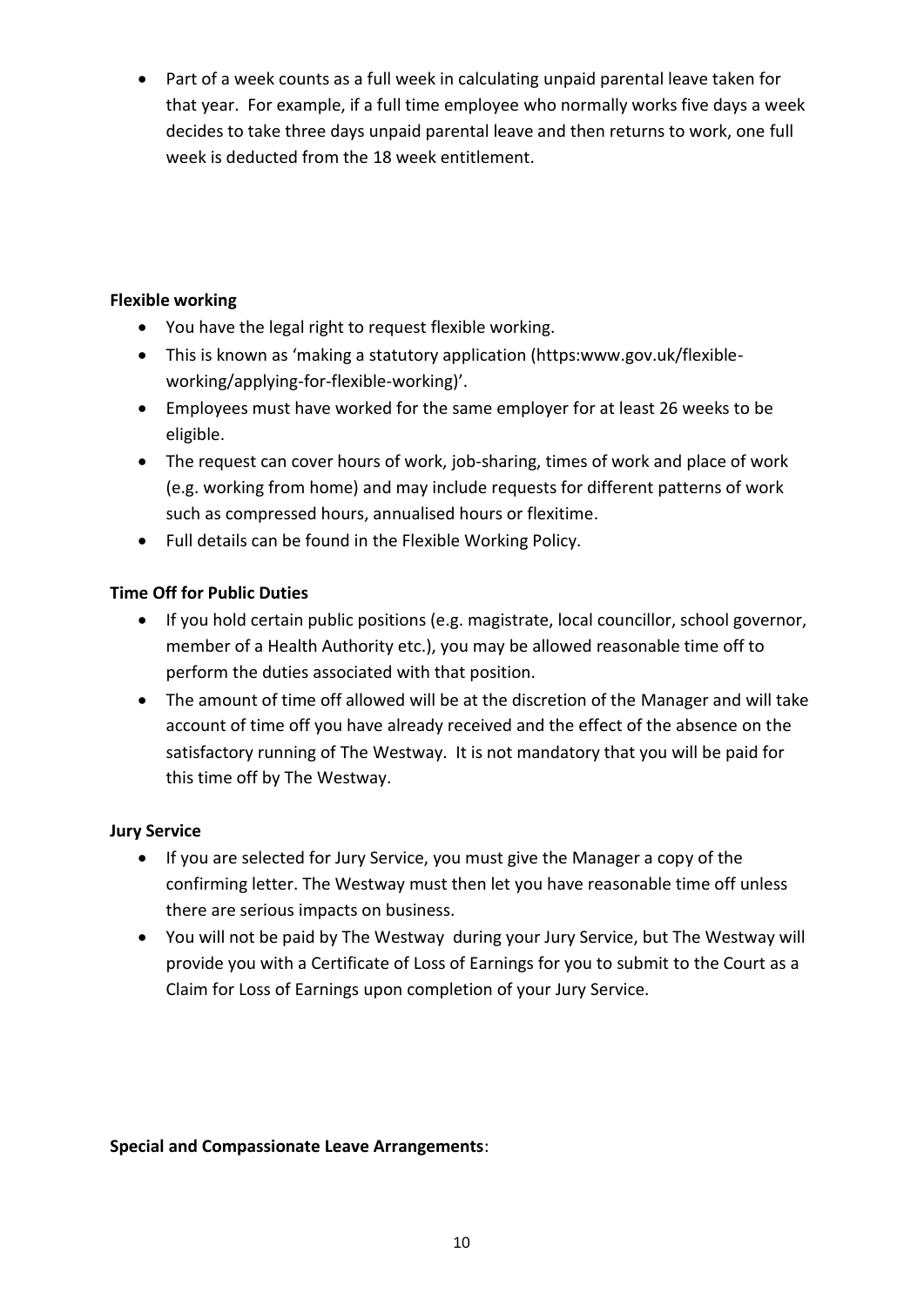- Employees who are parents are entitled to two weeks of parental bereavement leave if the child was still born or under 18 years of age. The time may be taken as a block of two weeks or as two individual weeks and at any time up to 56 weeks following the death of the child . You may be also entitled to parental bereavement pay.
- You are entitled to a reasonable amount of time off work, without pay, to deal with an emergency involving a dependant. There is no set or legal limit on this time as it depends on the situation. This does not apply to planned appointments or events.
- The Westway will give sympathetic consideration to your request for absence from work on compassionate grounds. Whilst you are expected to use your annual leave as far as possible for attending to personal affairs, special leave may be allowed in exceptional circumstances at the discretion of the Manager. Each request will be considered on its merits.
- Requests for unpaid leave will not normally be allowed except where they relate to the special circumstances described above.

## **Trade Union Membership**

- The Westway does not recognise any Trade Union. However, you are free to join or not to join a trade union if you so wish.
- If you wish to attend any events or undertake duties relating to your membership of a Trade Union, you must do so in your own time or submit a holiday request in the manner highlighted earlier in this Handbook.

## <span id="page-10-0"></span>**Whistleblowing**

- The Public Interest Disclosure Act 1998 protects employees who have a reasonable belief that they are disclosing information for the public interest.
- If you become aware of anything you think may be illegal or improper occurring within The Westway you must report it to the Chair of Trustees or, if not available or appropriate, another of the Trustees.
- Any such wrongdoing disclosed must be in the public interest i.e. it must affect others such as the general public. Examples of such wrongdoing may include
	- a criminal offence, e.g. fraud
	- someone's health and safety is in danger
	- risk or actual damage to the environment
	- a miscarriage of justice
	- the breach of a legal obligation e.g. doesn't have the right insurance
	- you believe someone is covering up wrongdoing
- Personal grievances (e.g. bullying, harassment, discrimination) are not covered by whistleblowing law, unless your particular case is in the public interest and should be raised through the grievance procedure.

# <span id="page-10-1"></span>**Equal Opportunities**

• The Westway is committed to encouraging diversity and eliminating discrimination in both its role as an employer and as a provider of services. Its aim is that staff and volunteers are truly representative of all sections of society and work in an environment where everyone is respected and able to perform to the best of their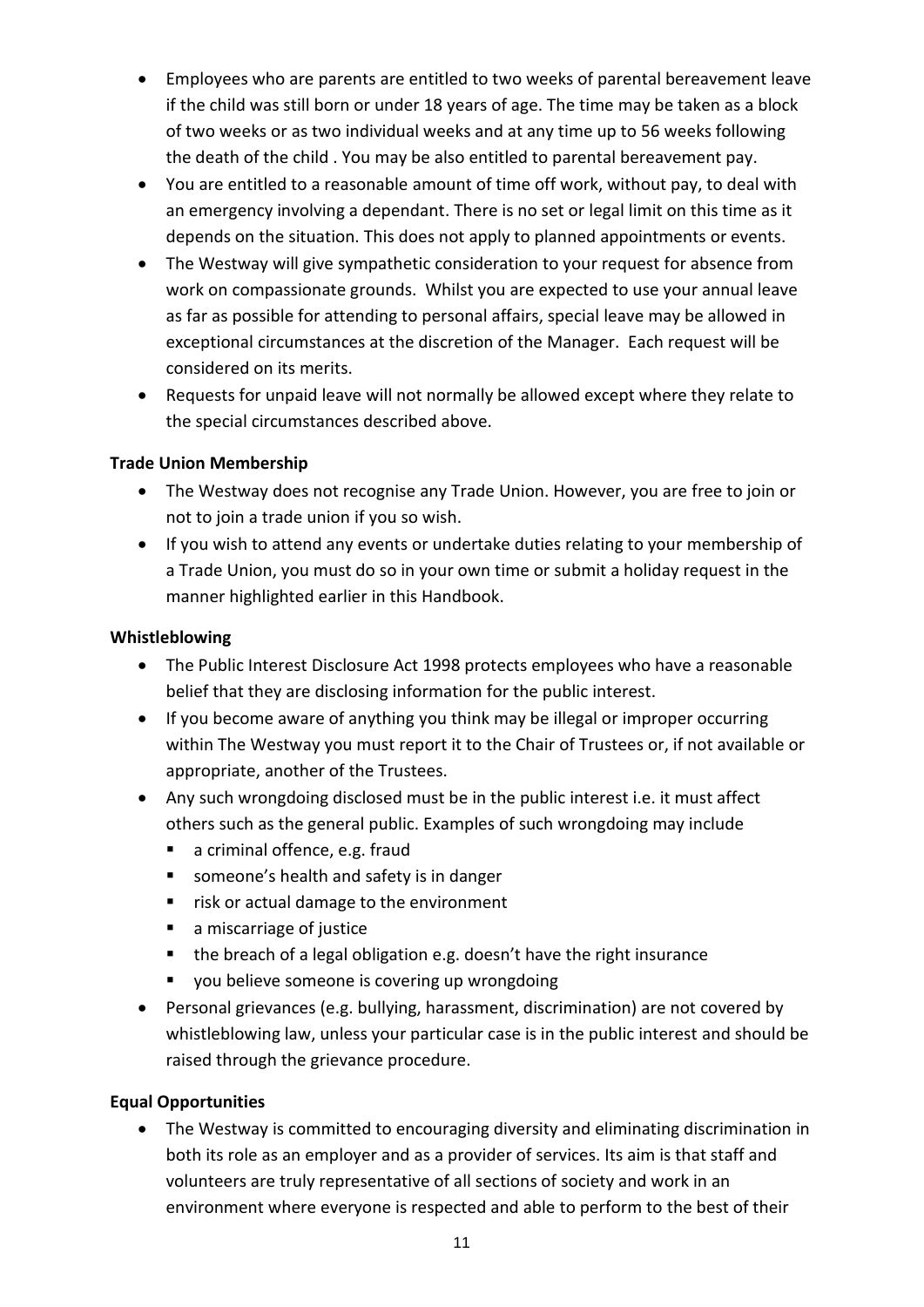ability. The Westway policy is to provide equality and fairness for all in its employment and in its provision of services, including those seeking employment with us, and not to discriminate on the grounds of gender, marital status, race, ethnic origin, colour, nationality, national origin, disability, sex and sexual orientation, age, pregnancy/maternity, religion or belief.

- A copy of the full Westway policy on Equal Opportunities is available on file and can be inspected at any time.
- If you feel that that this policy has not been fully implemented then you should draw this to the attention of the Manager, in the first instance. If the matter is not resolved satisfactorily you may raise a grievance using the grievance procedures.

## <span id="page-11-0"></span>**Disciplinary Procedure**

• The Westway wishes to ensure high standards from its employees. The Disciplinary Procedure enables The Westway to take appropriate action against you where your performance or conduct is unsatisfactory. A copy of the procedure is available on file in The Westway's Administration offices and may be inspected at any time. This procedure is based on the Advisory, Conciliation and Arbitration Service's (ACAS) Code of Practice.

## **Gross misconduct**

- If, after investigation, it is confirmed that you have committed an offence of the following nature (the list is not exhaustive), the normal consequence will be dismissal without notice or payment in lieu of notice:
	- malicious damage to property, equipment or information technology systems
	- deliberately accessing internet sites containing pornographic, offensive or obscene material
	- incapacity for work due to being under the influence of alcohol or illegal drugs
	- **•** offensive behaviour such as physical violence, bullying, victimisation or gross insubordination.
	- serious breaches of health and safety rules and procedures,
	- theft, fraud, or deliberate action to bring The Westway into disrepute
	- serious misuse of our property or name, or serious breaches of confidence
- While the alleged gross misconduct is being investigated, you may be suspended without prejudice, during which time you will be paid your normal pay rate. Any decision to dismiss will be taken by the employer only after full investigation.

## <span id="page-11-1"></span>**Grievance Procedure**

• The Westway's aim is always to encourage employees to have an open and honest relationship with their line manager and colleagues and to raise any concerns about any aspect of their employment in an appropriate manner, in the first instance with your line manager. A copy of the Grievance procedure is available on file in The Westway's Administration offices and may be inspected at any time. This procedure should be used to settle all disputes or grievances which you may wish to raise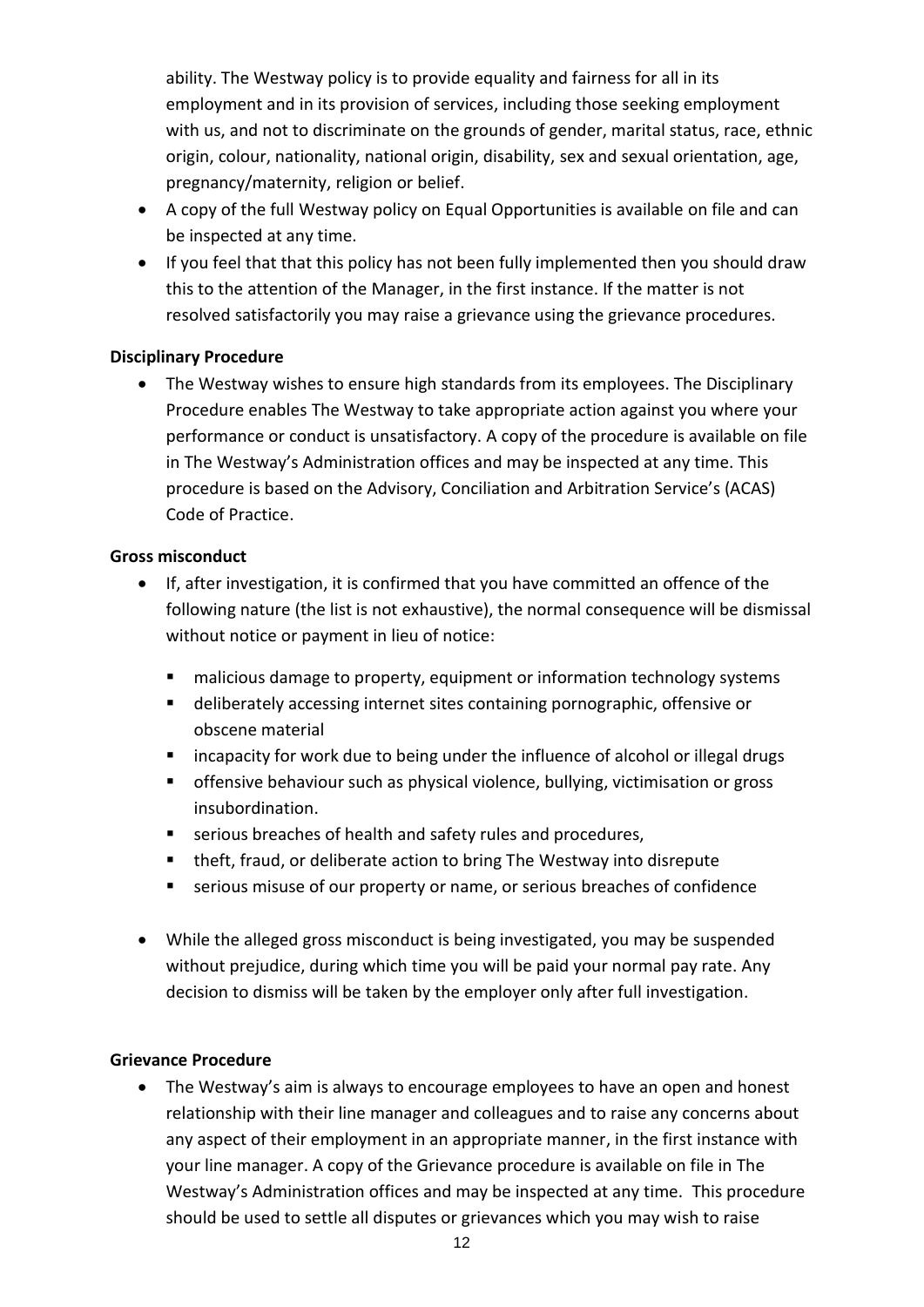concerning other employees, your work, the organisation or other matters relating to your employment. The purpose is to settle any grievance fairly, simply and quickly.

• The Disciplinary and Grievance procedures are not legally binding and do not form part of your contract of employment.

## **Capability Procedure**

• Where the Westway feels that a failure to meet required standards is a matter of capability rather than conduct, the Capability Procedure may be invoked instead of the disciplinary procedure.

## **Appeals**

- You are entitled to appeal against any disciplinary or capability warning or decision to dismiss. To do so you must notify the Manager or, in his/her absence, the Chairman of the Board in writing within five working days of receiving the written warning or other written notification of any decision. Your letter must specify the issues you wish to appeal against or contest.
- The Westway, in the form of the Manager, or if appropriate, two Trustees appointed by the Chairman, will hear the appeal within a reasonable time and decide the case as impartially as possible, involving an independent other person as appropriate. You have a right to be accompanied at these appeal hearings.

## <span id="page-12-0"></span>**Right to be accompanied**

• You have the right to be accompanied by a companion, Trade Union Representative or current work colleague at any formal disciplinary, grievance or appeal meeting. You do not have the right to be accompanied to an informal chat with your employer or to an initial fact-finding or investigatory meeting.

## <span id="page-12-1"></span>**Health and Safety**

- The Westway has a legal duty to protect the health and safety of its employees and others. The Westway therefore requires all employees to adhere to the requirements of the The Westway Health and Safety Policy. This complies with the Health and Safety at Work Act 1974 and other relevant health and safety legislation.
- If you have any concern about health and safety, you should raise it with the Manager. The Board has overall responsibility for health and safety.
- Acceptance of, and adherence, to The Westway's Health and Safety Policy forms part of the contract of employment.
- The Westway has adopted a Health and Safety Policy which contains details of these responsibilities and arrangements. A copy of the policy is available on file in The Westway's Administration offices and may be inspected at any time. All employees are required to be proactive and familiarise themselves with the Health and Safety Policy. Acceptance of, and adherence, to The Westway's Health and Safety Policy forms part of the contract of employment.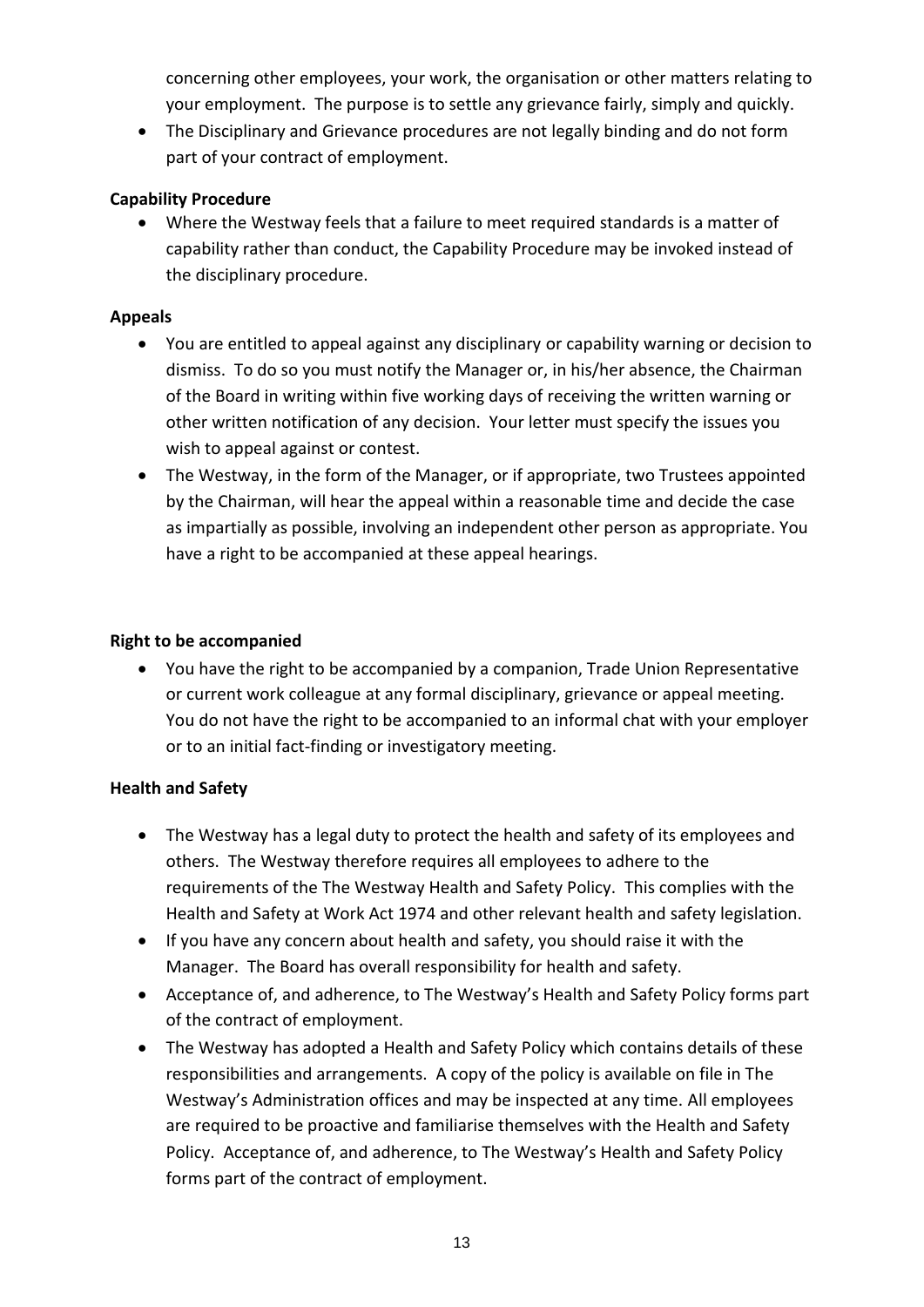#### <span id="page-13-0"></span>**Use of Computers**

• The Westway's IT, Internet and E-mail Policy is designed to protect The Westway's computer equipment, prevent inappropriate use and protect confidential data stored on computer files. You must ensure that your conduct conforms to the standards set out in this policy. Internet access and e-mail for personal use is permitted during unpaid break times only.

#### <span id="page-13-1"></span>**Data Protection and Confidentiality**

- In order to operate effectively and fulfil its legal obligations, The Westway needs to collect, maintain and use certain personal information about current, past and prospective employees as well as clients, suppliers and other individuals with whom it has dealings. All such personal information, whether held on computer, paper or other media , will be obtained, handled , processed, transported and stored lawfully and correctly., in accordance with the safeguards contained in the General Data Protection Regulation ( GDPR) 2018.
- You must be aware of and comply with The Westway's policy on Data Protection, which is based on the Data Protection Act 1998 and subsequent legislation such as the General Data Protection Regulations (GDPR). A copy of the policy is available on file in The Westway's Administration offices and may be inspected at any time.
- You must not disclose any confidential or sensitive information either while employed or after having left The Westway, unless specifically given permission to do so. Any breach of confidentiality will be dealt with under the disciplinary procedures and may lead to dismissal.

## <span id="page-13-2"></span>**Smoking and Vaping**

## **Smoking Tobacco Products**

• The Westway operates a no smoking policy in all our premises and places of work. If you are found to be smoking on our premises, you will be subject to disciplinary procedures.

## <span id="page-13-3"></span>**Consumption of Alcohol and Drug Abuse**

• No-one, irrespective of their role within The Westway, should attend or undertake work when their performance is impaired by alcohol or other drugs, legal or illegal, prescribed or otherwise. And no-one should possess, use or transfer illegal drugs or other substances on The Westway's premises or while working on third partycontrolled premises.

#### <span id="page-13-4"></span>**Professional Conduct and Public Statements**

• You will be seen as an advocate for The Westway outside the office, and you should conduct yourself accordingly.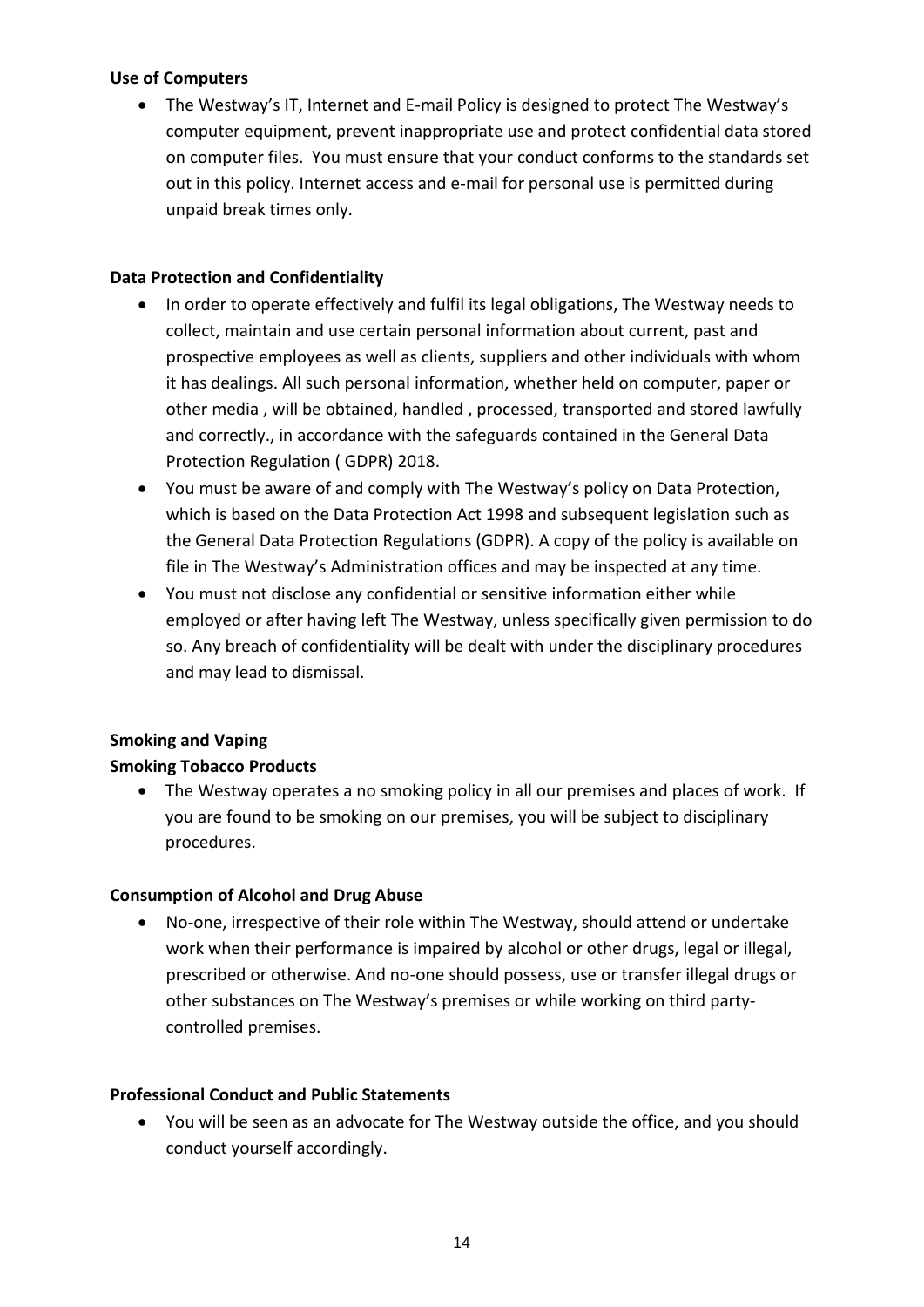• Where you feel that opportunities arise for press or media promotion of The Westway, you should raise this with the Manager or Chairman to ensure consistent and appropriate messages are shared.

## <span id="page-14-0"></span>**Outside Activities**

• You must not engage in any activity which may prejudice the performance of your duties as an employee of The Westway. If you find yourself in a situation where there is a conflict or potential conflict of interest between your outside activities and your duties as an employee of The Westway, you must immediately report the matter to the Manager. You should not engage in any other paid employment without the consent of the Westway Manager or Chair of Trustees.

## <span id="page-14-1"></span>**Mobile Phones**

• In order to preserve the smooth running of the office and to avoid disruption to employees, we ask you to limit the use of personal mobile phones during working hours to a reasonable minimum except in the case of emergencies. Our office number may be given out to friends and relatives for use in emergencies.

## <span id="page-14-2"></span>**Expenses Policy**

• Westway staff are entitled to reimbursement of reasonable expenses incurred wholly and necessarily as a result of their work for the organisation, and these should be submitted on a form provided accompanied by receipts for the amount(s) claimed. This will include claims for car travel at the prevailing mileage rate prescribed by **HMRC** 

## <span id="page-14-3"></span>**Additional Westway Rules**

- You may not remove Westway property from your place of work without the consent, in writing, of the Manager or Chair of Trustees.
- You are not permitted to trade privately on The Westway's premises, use The Westway's name for private purposes or to exhibit, or distribute literature for third persons, within the premises.
- You are not permitted to use The Westway's time, computers or other equipment for personal use without the permission of the Manager.

# <span id="page-14-4"></span>**Termination of Employment**

- If you wish to resign you must give the required written notice to the Manager as stated in your contract of employment. This is normally one month's notice.
- If The Westway decides to terminate your employment you will be notified in writing. The Westway may give the equivalent pay in lieu of notice.